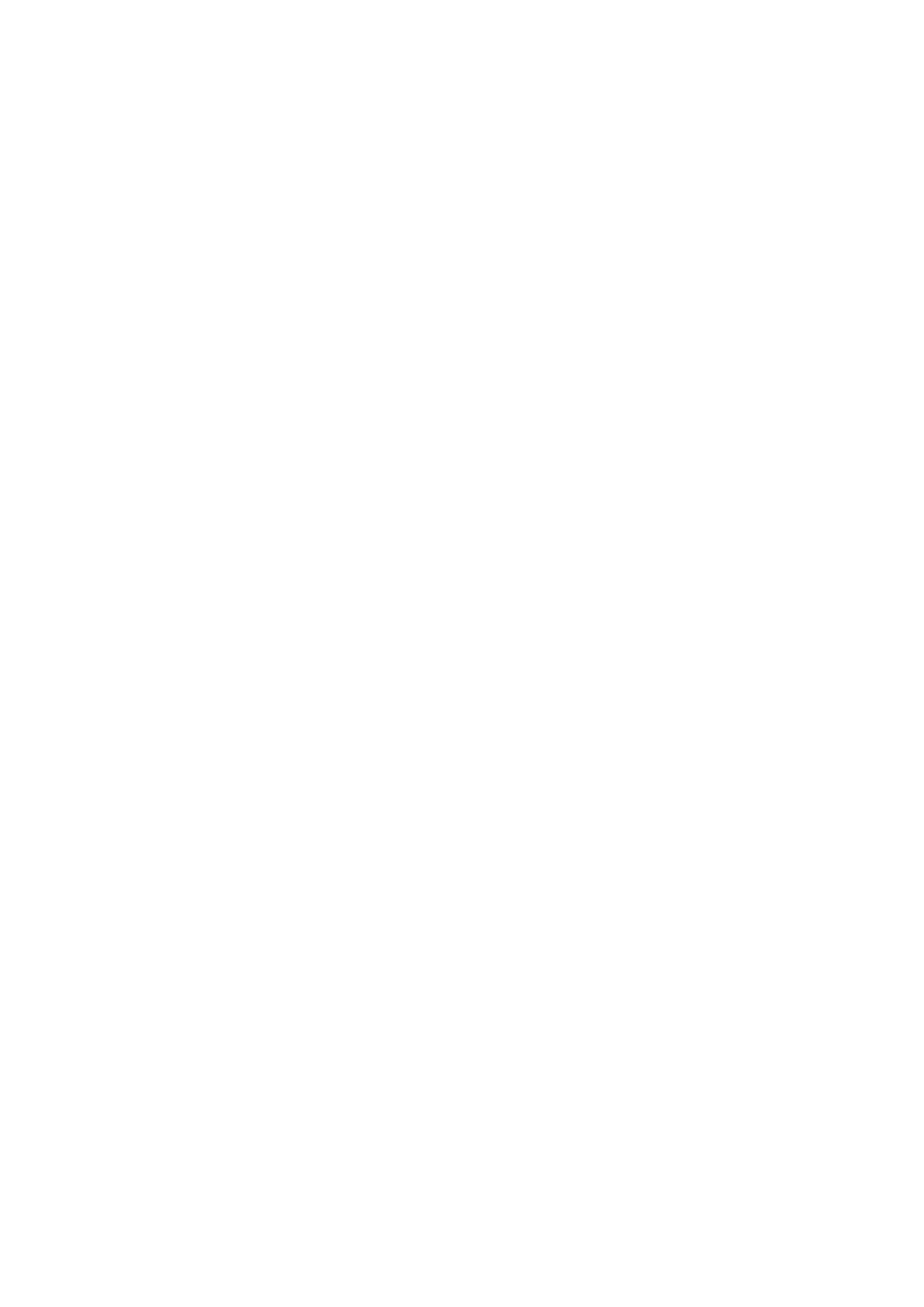## **NORTHERN TERRITORY OF AUSTRALIA**

As in force at 1 August 2006 \_\_\_\_\_\_\_\_\_\_\_\_\_\_\_\_\_\_\_\_

\_\_\_\_\_\_\_\_\_\_\_\_\_\_\_\_\_\_\_\_

#### **COURT SECURITY ACT**

An Act to provide for the security of courts and for related purposes

### **Part 1 Preliminary**

#### **1 Short title**

This Act may be cited as the *Court Security Act*.

#### **2 Commencement**

This Act comes into operation on the date fixed by the Administrator by notice in the *Gazette*.

#### **3 Application**

- (1) This Act is in addition to and does not derogate from any other power that a court, judge or person has relating to the conduct of proceedings in a court or regulating the conduct of persons on court premises.
- (2) This Act does not affect any power of a court relating to contempt of the court or any other similar power.
- (3) Except as provided in this Act, a person has a right to enter and remain on court premises, where there is room for the person on the court premises, if the person:
	- (a) has a proper reason for being on or about the court premises or has indicated that he or she wishes to see the proceedings of a court; and
	- (b) has complied with the requirements, if any, of a judge or security officer.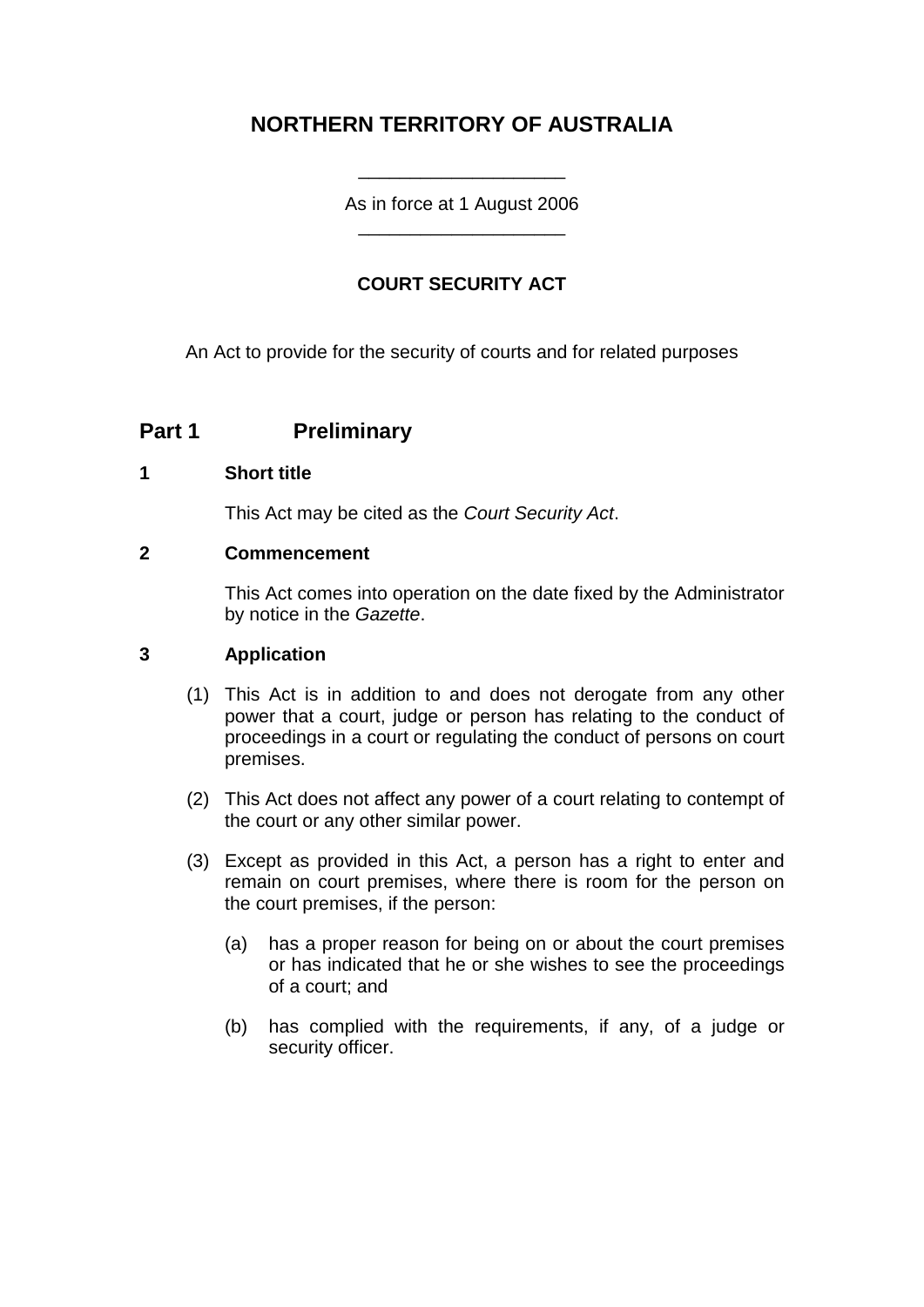#### **4 Definitions**

In this Act, unless the contrary intention appears:

*Chief Executive Officer* means the Chief Executive Officer of the Agency allotted responsibility by an Administrative Arrangements Order for the administration of courts.

#### *court* means:

- (a) the Supreme Court;
- (b) the Local Court;
- (c) the Court of Summary Jurisdiction established by section 41A of the *Justices Act*;
- (d) the Youth Justice Court continued in existence by section 45 of the *Youth Justice Act*;
- (e) the Work Health Court established by section 93 of the *Work Health Act*;
- (f) a warden's court established by section 141 of the *Mining Act*;
- (g) a justice conducting a preliminary examination under Part V of the *Justices Act*;
- (h) a prescribed court; or
- (j) a tribunal, body or person that is by law entitled to hear, receive and examine evidence and is prescribed.

*court premises* means the premises or place where a court is held or that are used in connection with the operations of a court and includes:

- (a) a forecourt, courtyard, yard or area used in conjunction with the premises or place; and
- (b) a part of premises that is used to provide entry to or exit from court premises.

*explosive* means a substance or article manufactured, designed or ordinarily used to produce an explosion or a pyrotechnic effect and includes:

- (a) fireworks and gunpowder;
- (b) a gaseous substance so compressed that it is capable of exploding;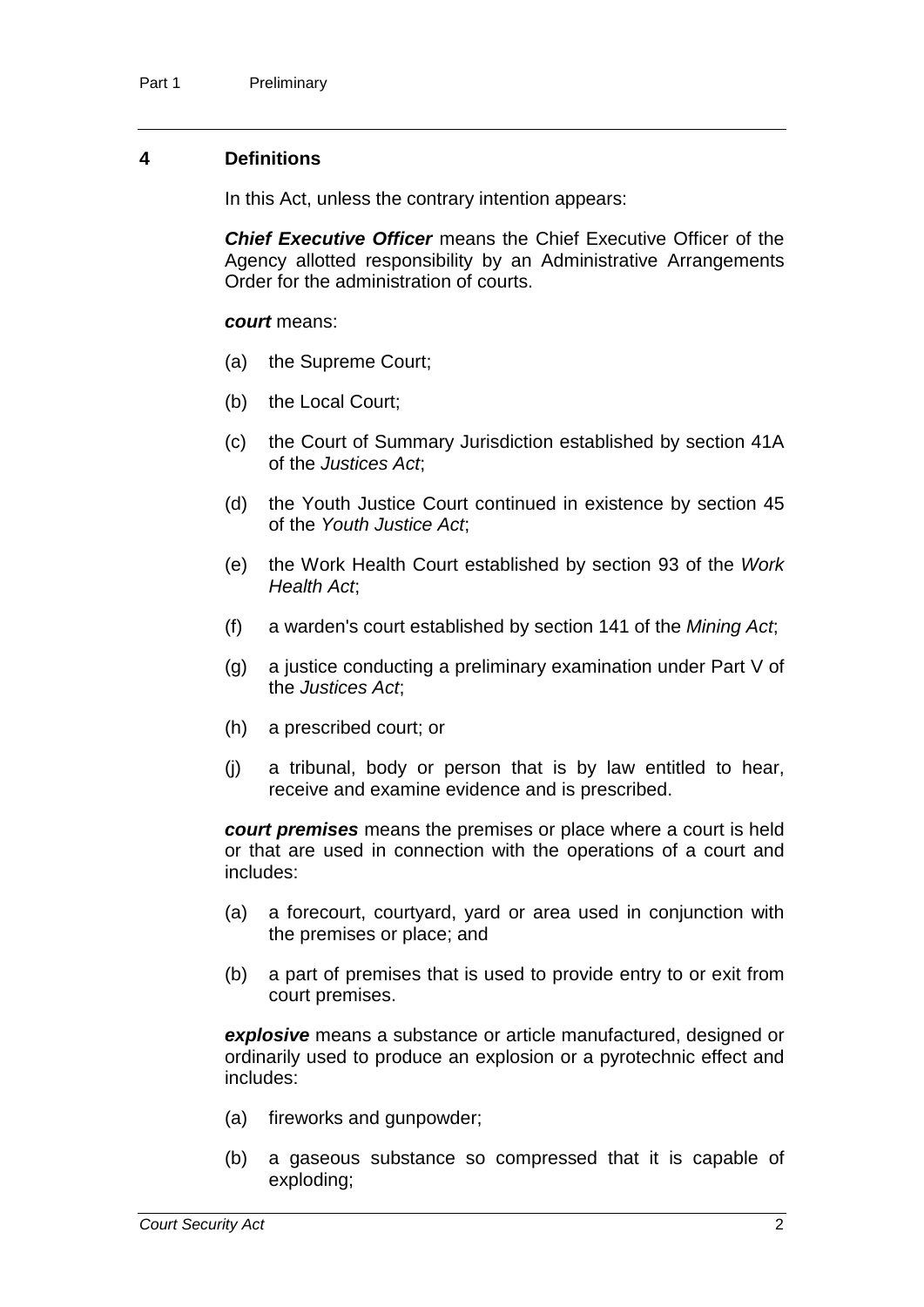- (c) material or a substance used to produce an explosion or pyrotechnic effect; and
- (d) an apparatus, machine, implement or material, or a part of an apparatus, machine, implement or material, used or able to be used or adapted to cause or aid in causing an explosion or a pyrotechnic effect.

*firearm* has the meaning it has in the *Firearms Act*.

*frisk search* means a search conducted by a person running his or her hands over the outer clothing of the person being searched.

*judge* means a Judge within the meaning of the *Supreme Court Act*, a Justice, a magistrate, a warden within the meaning of the *Mining Act* and a prescribed person.

*offensive weapon* has the same meaning it has in section 56A(4) of the *Summary Offences Act*.

#### *screening search* means:

- (a) in relation to a search of a person a search by equipment that is designed to carry out the search without touching the person; and
- (b) in relation to the search of an object  $-$  a search by equipment that is designed to carry out the search without touching the object or requiring it to be opened.

*security officer*, in relation to a court, means a person appointed under section 5(2) in relation to the court and person referred to in section  $5(1)(a)$  or  $(b)$ .

### **Part 2 Entry to and exclusion from court**

#### **Division 1 Security officers**

#### **5 Security officers**

- (1) The following persons are security officers for the purpose of this Act:
	- (a) a member of the Police Force;
	- (b) a sheriff, or an officer of the sheriff, within the meaning of the *Sheriff Act*;
	- (c) a person appointed under subsection (2).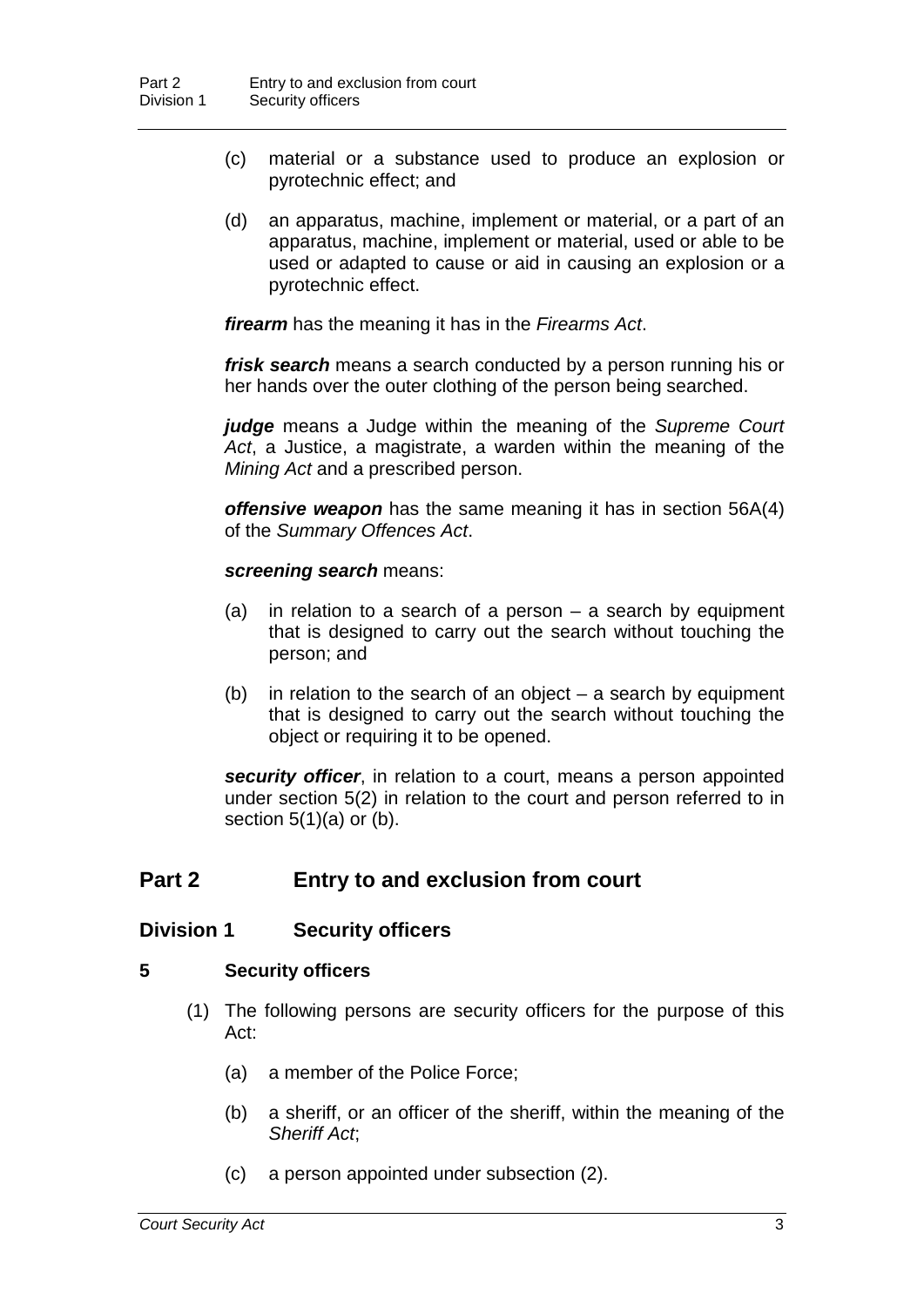- (2) The Chief Executive Officer may, in writing, appoint a person to be a security officer.
- (3) A person is not to be appointed a security officer unless:
	- (a) he or she is an employee within the meaning of the *Public Sector Employment and Management Act*; or
	- (b) he or she holds a crowd controller's licence within the meaning of the *Private Security Act* (not being a crowd controller's transitional licence or a crowd controller's provisional licence within the meaning of that Act).
- (4) The instrument appointing a security officer is to specify his or her employer, if any.
- (5) A person may be appointed a security officer under subsection (2) in relation to all courts, or a particular court, as is specified in the instrument appointing the person.

#### **6 Termination of appointment**

- (1) The Chief Executive Officer may, in writing, terminate the appointment of a person as a security officer.
- (2) A person appointed under section 5(2) ceases to be a security officer if:
	- (a) he or she ceases to be an employee of the employer specified in his or her instrument of appointment;
	- (b) the employer of the security officer ceases to be engaged to provide the services of crowd controllers to the court in relation to which the security officer is appointed; or
	- (c) he or she ceases to hold a crowd controller's licence within the meaning of the *Private Security Act*.

#### **Division 2 Court security**

#### **7 Person may be required to state name and address, &c.**

- (1) A security officer may require a person who is entering or who is on court premises:
	- (a) to tell the security officer the person's name and address;
	- (b) to tell the security officer the person's reason for entering or being on the premises; and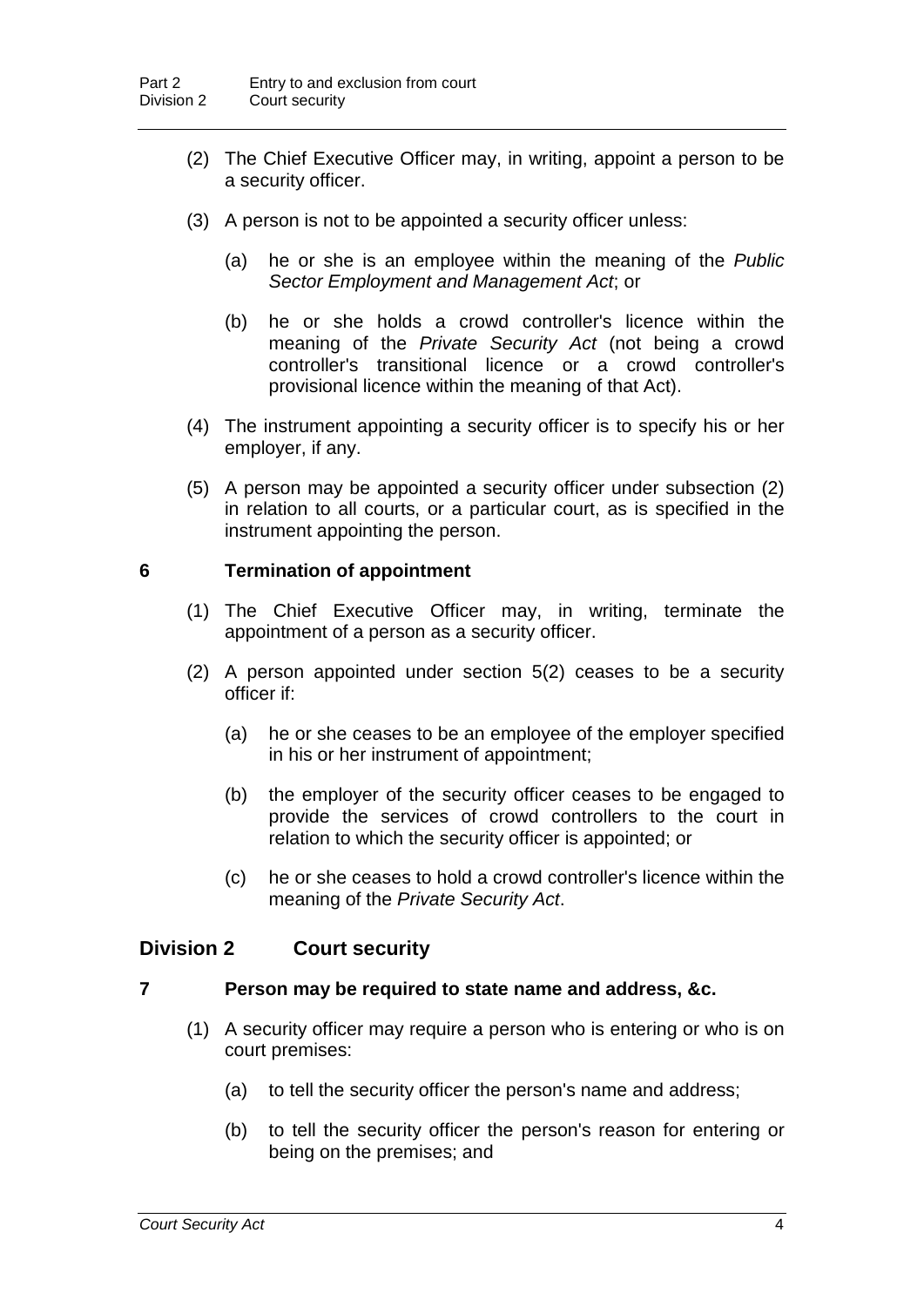- (c) to provide to the security officer proof of the person's identity.
- (2) A person must not fail to provide, when required to do so by a security officer, his or her name and address, his or her reason for entering or being on court premises or any proof of identity the person is carrying.

Penalty: \$2,000.

(3) A person must not provide to a security officer a false name, a false address, false information as to why the person is entering or on court premises or a false proof of identity.

Penalty: \$5,000.

#### **8 Searches**

- (1) A security officer may require a person who is entering or who is on court premises to submit himself or herself and any object in the possession of the person to a screening search.
- (2) Where a security officer believes, on reasonable grounds, that it is necessary to do so in the interests of security, he or she may require a person who is entering or who is on court premises:
	- (a) to submit to a frisk search or to remove a jacket or coat and submit to a frisk search; and
	- (b) to open and empty out the person's pockets, to open or empty a container, briefcase, bag, box, carton or other receptacle in the possession of the person or otherwise to permit the security officer to search an object in the possession of the person.
- (3) A frisk search may only be performed by:
	- (a) a security officer of the same sex as the person being searched; or
	- (b) where a security officer of the same sex as the person being searched is not available to perform the search – by any other person of the same sex who agrees to a request by a security officer to perform the frisk search.
- (4) A person of whom a requirement is made under subsection (1) or (2) must, as soon as practicable after the requirement is made:
	- (a) comply with the requirement; or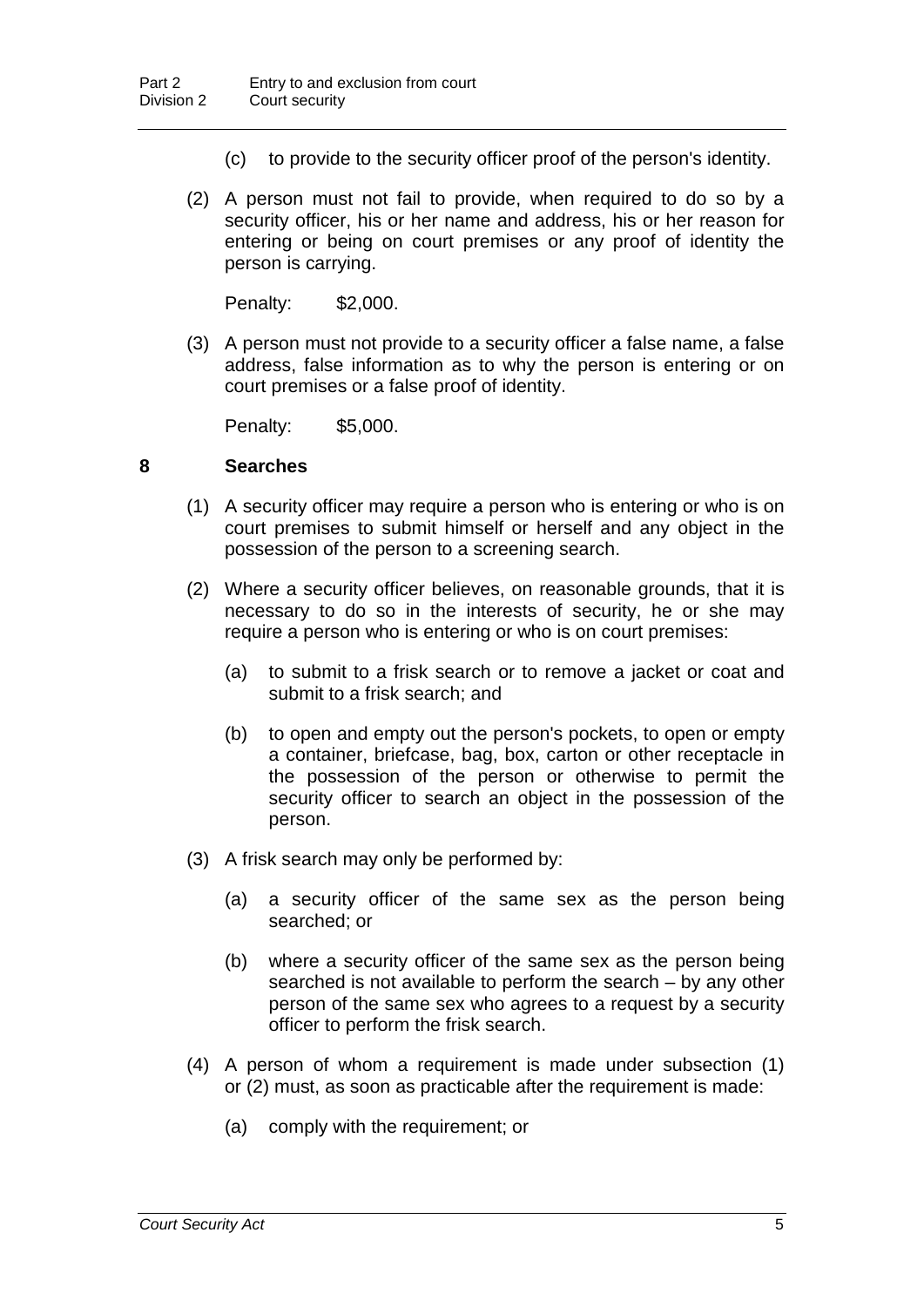(b) leave the court premises.

Penalty: \$5,000.

(5) An action or proceeding, whether civil or criminal, is not to be commenced or lie against a person authorised for the purposes of subsection (3)(b) for or in respect of an act or thing done in good faith by the person performing a frisk search of the person in accordance with the request of a security officer.

#### **9 No firearms, explosives or offensive weapons on court premises**

(1) A person must not be in possession of a firearm, explosives or an offensive weapon on court premises.

Penalty: \$25,000 or imprisonment for 5 years.

- (2) Subsection (1) does not apply in relation to:
	- (a) a member of the Police Force acting in the course of his or her duties;
	- (b) a security officer acting in the course of his or her duties; or
	- (c) a person in possession of a firearm, explosives or an offensive weapon for the purposes of proceedings in a court.

#### **10 Seizure and forfeiture of firearms, &c.**

- (1) A security officer may seize a firearm, explosives or an offensive weapon that is in the possession of a person, other than a person to whom section 9(2) applies, who is entering or who is on court premises.
- (2) Where a person is found guilty of an offence against section 9(1), the firearm, explosive or offensive weapon to which the offence relates is forfeited to the Territory.
- (3) Where a person is found guilty of an offence against section 11(2), the placard, poster or object to which the offence relates is forfeited to the Territory.

#### **11 Placards, objects, &c., likely to engender violence**

- (1) A security officer may require a person who is entering or who is on court premises with a placard, poster or other object to deposit the placard, poster or object with the officer if it is:
	- (a) offensive, insulting, threatening or indecent; or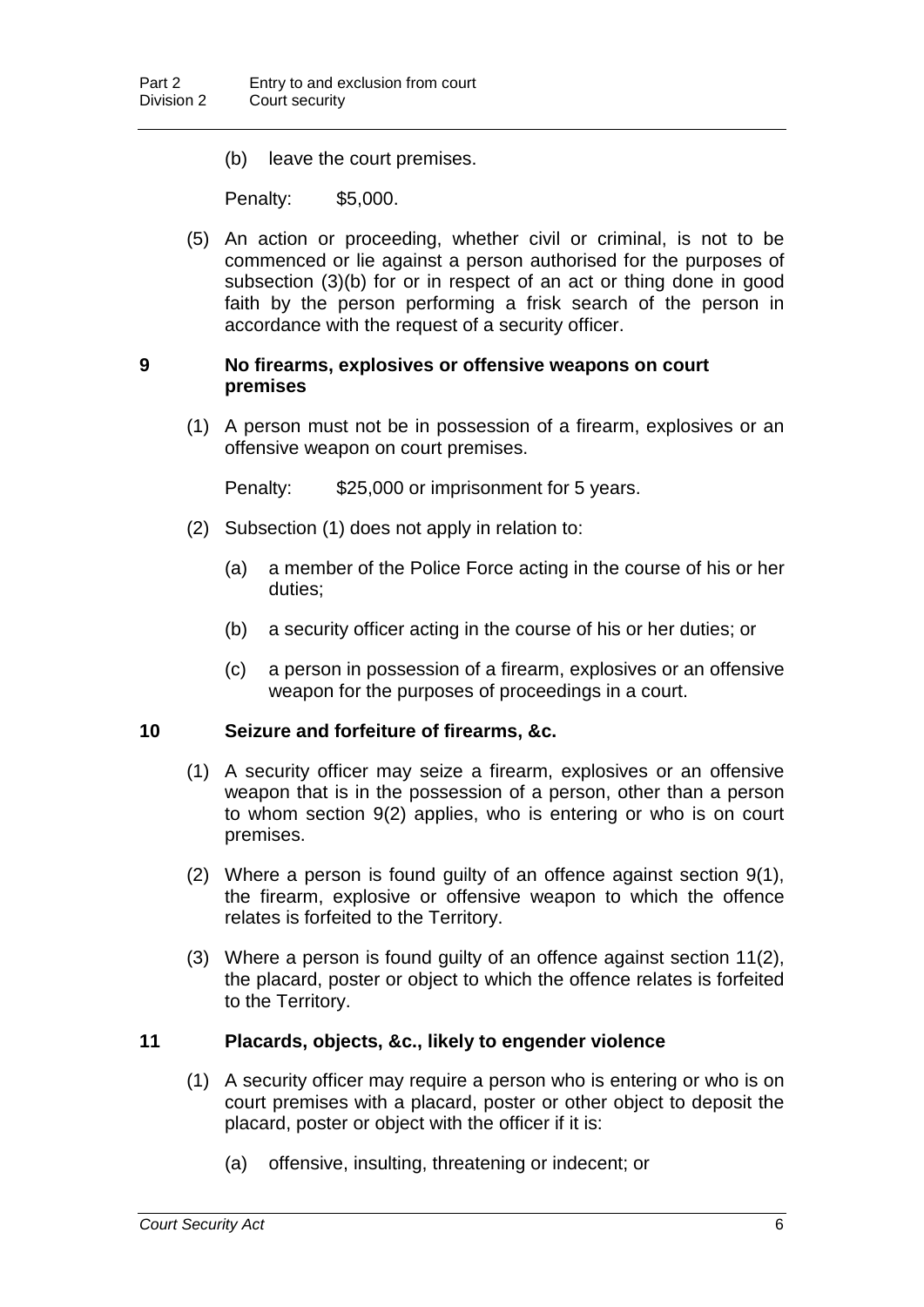- (b) likely to engender violence, create a breach of the peace or unreasonably cause substantial annoyance to another person.
- (2) A person required under subsection (1) to deposit a placard, poster or object must, as soon as practicable after the requirement is made:
	- (a) deposit it with a security officer; or
	- (b) leave the court premises with it.

Penalty: \$5,000 or imprisonment for 12 months.

(3) Where a person fails to comply with a requirement under subsection (1) a security officer may seize the placard, poster or object to which the failure to comply relates.

#### **12 Security officer may require object capable of concealing firearms, &c., to be deposited**

- (1) A security officer may require a person who is entering or who is on court premises with an object that is reasonably capable of concealing a firearm, explosives or an offensive weapon to deposit the object with the officer.
- (2) A person required to deposit an object under subsection (1) must, as soon as practicable after the requirement is made:
	- (a) deposit the object with a security officer; or
	- (b) leave the court premises with the object.

Penalty: \$5,000 or imprisonment for 12 months.

(3) Where a person fails to comply with a requirement under subsection (1) a security officer may seize the object to which the failure to comply relates.

#### **13 Unlawful, disorderly conduct, &c.**

- (1) Where a security officer believes that a person on court premises is behaving unlawfully or in a disorderly or menacing manner, the security officer may require the person to leave the premises.
- (2) A person must not contravene or fail to comply with a requirement under subsection (1).

Penalty: \$5,000 or imprisonment for 12 months.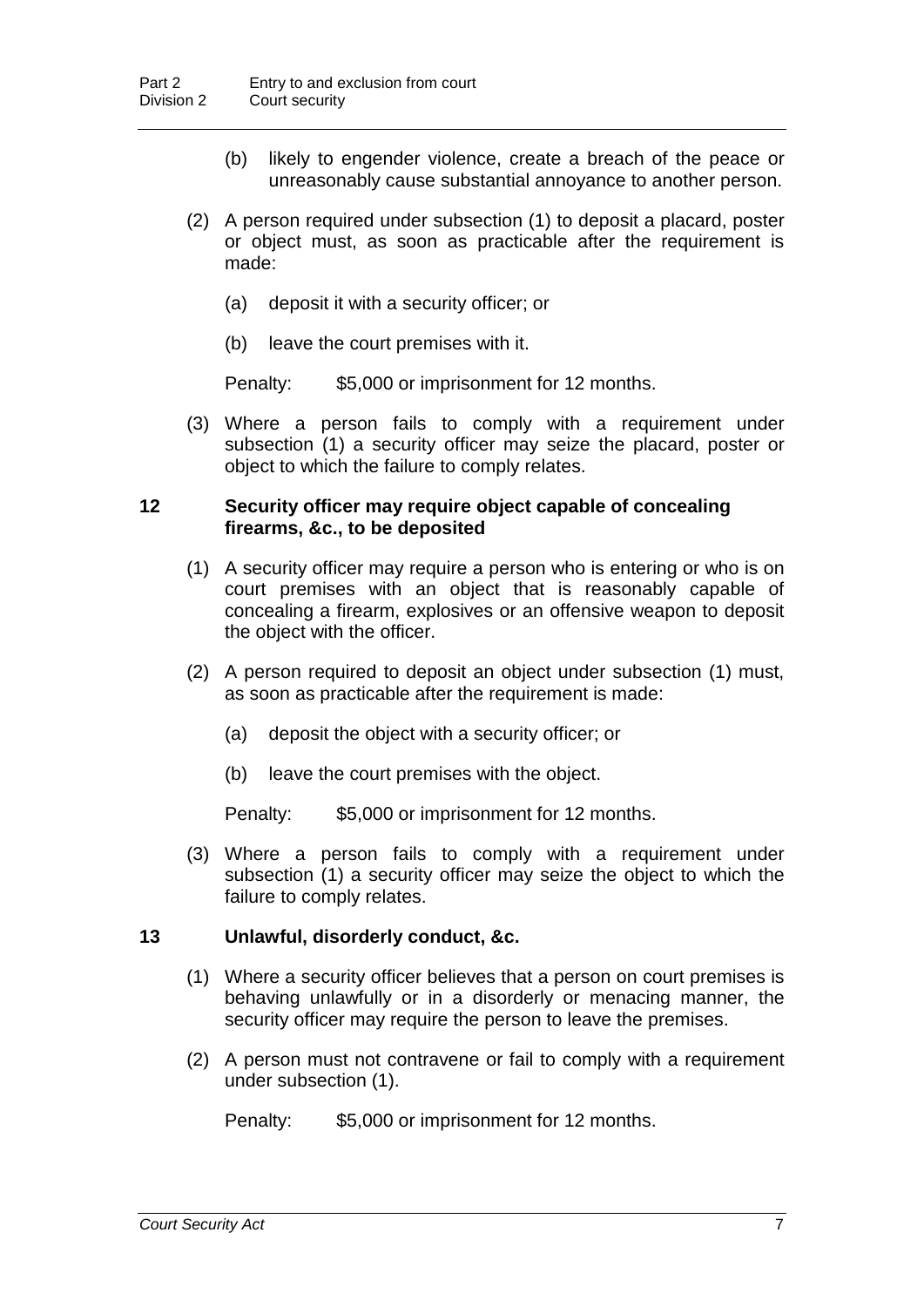#### **14 Refusal of requirement of security officer**

- (1) Where a person refuses to comply with a requirement of a security officer under section 7, 8, 11 or 12, a security officer may:
	- (a) refuse the person entry to the court premises or a part of the court premises; or
	- (b) order the person to leave the court premises or a part of the court premises.
- (2) A person must not fail to comply with an order of a security officer under subsection (1)(b).

Penalty: \$5,000 or imprisonment for 12 months.

- (3) Where a person fails to comply with:
	- (a) an order of a security officer under subsection (1)(b); or
	- (b) a requirement of a security officer under section 13(1),

a security officer may remove the person from the court premises or a part of the court premises using such force as is reasonably necessary for that purpose.

#### **15 Obstruction, &c., of security officer**

A person must not resist, hinder or obstruct a security officer in the execution of his or her duty.

Penalty: \$10,000 or imprisonment for 2 years.

#### **16 Arrest**

- (1) Where a security officer is of the opinion that a person:
	- (a) has committed;
	- (b) is committing; or
	- (c) is likely to commit,

an offence against this Act, the security officer may, without warrant, arrest the person and take him or her into custody.

(2) Where a security officer who arrests a person under subsection (1) is not a member of the Police Force, the security officer must deliver the person to a member of the Police Force as soon as practicable after the person is arrested.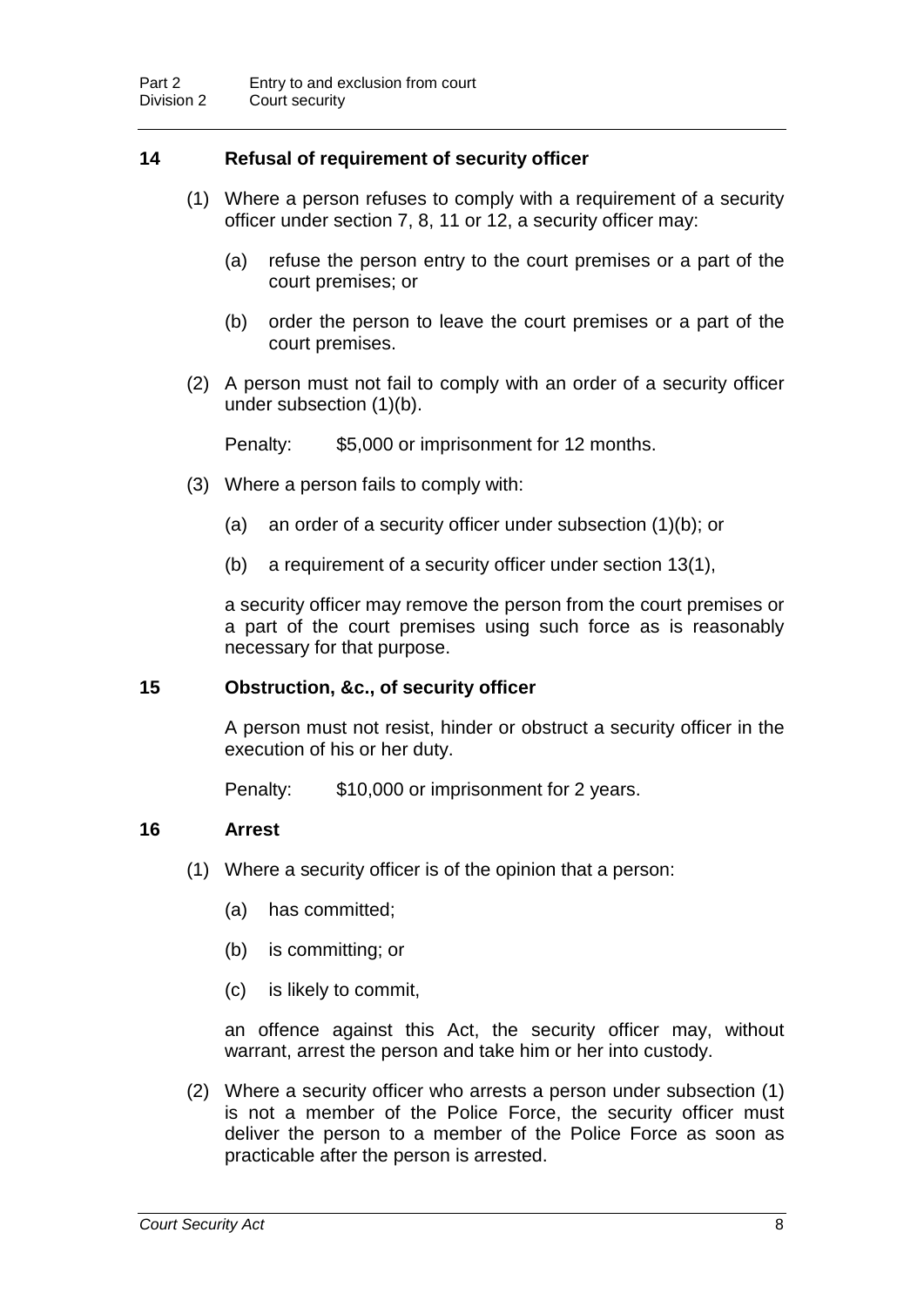- (3) A person who is arrested under subsection (1) and is in custody must not be questioned in relation to an offence other than by a member of the Police Force and in accordance with the *Police Administration Act*.
- (4) Where a person is delivered to a member of the Police Force under subsection (2) the *Police Administration Act* applies to and in relation to the person and to the member as if the arrest had been made under that Act.
- (5) A person who is arrested under subsection (1)(a) must be released immediately from custody where it becomes apparent that the person did not commit the offence for which the person was arrested.
- (6) Nothing in this section derogates from the power of a person to arrest a person without warrant under section 441 of the Criminal Code.

## **Part 3 Miscellaneous**

#### **17 Judge may close court**

- (1) Where a judge is of the opinion that it is necessary for the purposes of securing order and safety in court premises or a part of court premises, the judge may:
	- (a) make an order requiring members of the public generally, or specified members of the public, to leave the court premises or a part of the court premises; or
	- (b) make an order refusing members of the public generally, or specified members of the public, admission to the court premises or a part of the court premises.
- (2) A person must not contravene or fail to comply with an order of a judge under subsection (1).

Penalty: \$10,000 or imprisonment for 2 years.

- (3) Where a person contravenes or fails to comply with an order of a judge under this section, a security officer may, using such force as is reasonably necessary for the purpose:
	- (a) remove the person from the court premises or the part of the court premises; or
	- (b) prevent the person from entering the court premises or the part of the court premises.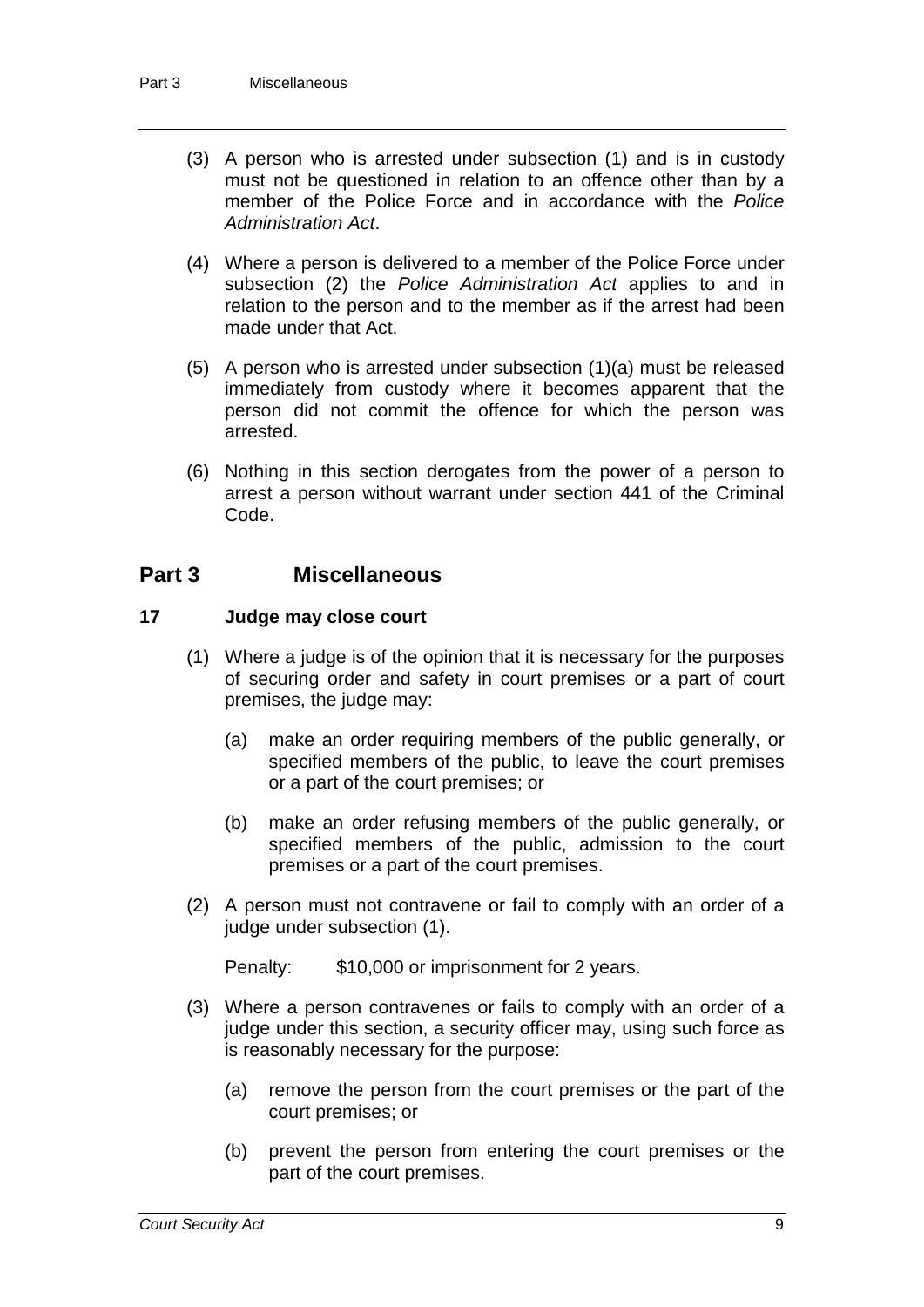#### **18 Regulations**

The Administrator may make regulations, not inconsistent with this Act, prescribing all matters:

- (a) required or permitted by this Act to be prescribed; or
- (b) necessary or convenient to be prescribed for carrying out or giving effect to this Act.